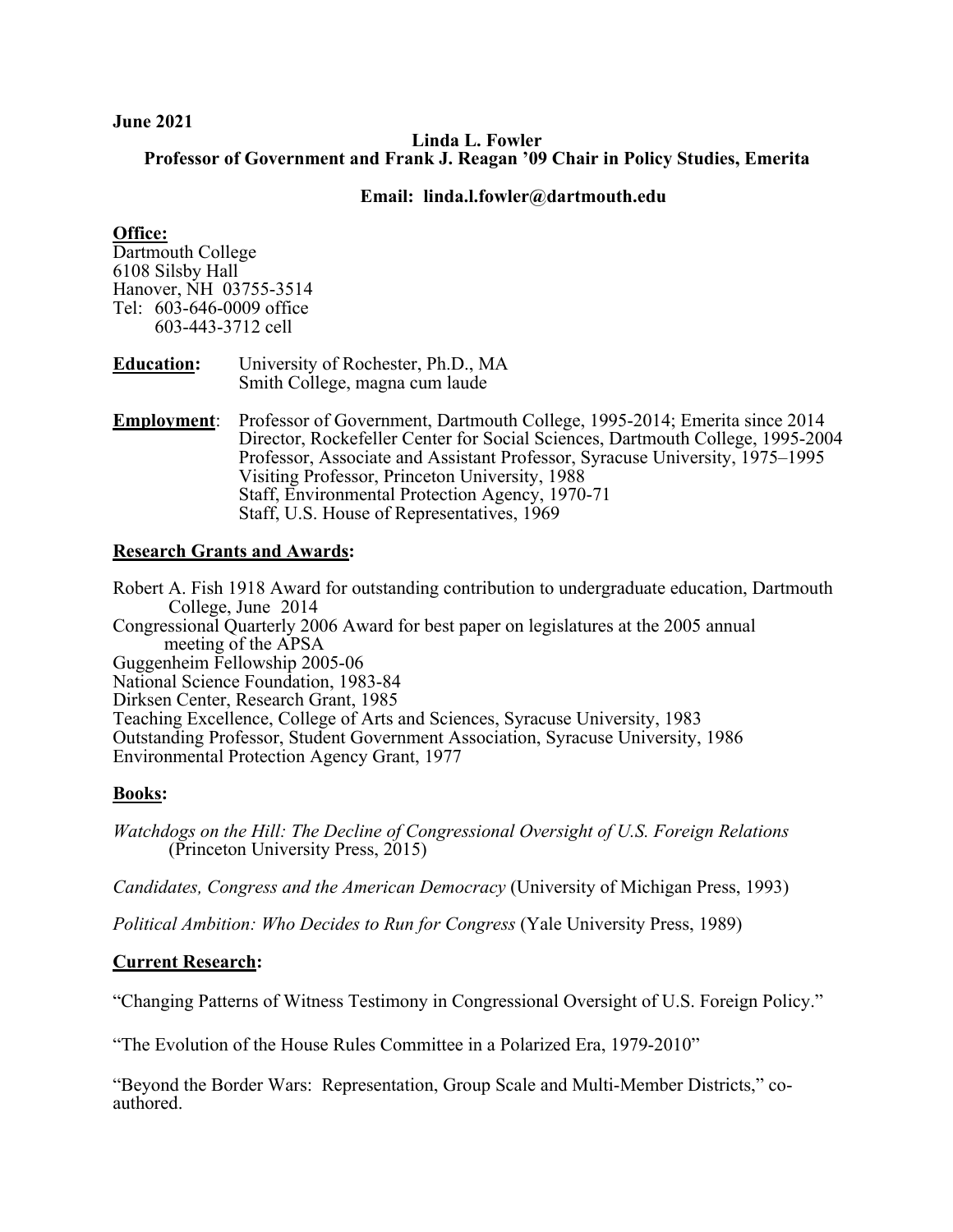# **Articles and Book Chapters:**

"The Continued Decline of Congressional Oversight of U.S. Foreign Policy, Ed. Ralph G. Carter and James M. Scott. *Congress and U.S. Foreign Policy: Activism, Assertiveness and Acquiescence in a Polarized Era*. Lanham, MD: Rowman & Littlefield, 2021, Chapter 4.

"Veto-Proof Majorities, Legislative Procedures, and Presidential Decisions, 1981-2008." Coauthor. *Political Research Quarterly* 70, 2(June 2017): 348-362.

"Congress, Defense and Foreign Policy." In *Oxford Bibliographies in Political Science*. Ed. Sandy Maisel. New York: Oxford University Press, 2015. Updated October 2017, August 2020. www.oxfordbibliographies.com

"Congressional War Powers." In Eric Schickler and Frances Lee, eds. *Handbook of the U.S. Congress* (London: Oxford University Press, 2011), Chapter 35.

"Looking for Sex in All the Wrong Places: Media Coverage of Gubernatorial Candidates, 1990-1997." Co-authored. *Perspectives* 7, 3(September 2009): 519-536.

"Seen, but Not Heard: Committee Visibility, Democratization and Institutional Change in the Senate National Security Committees, 1947-2006" Co-author. *Legislative Studies Quarterly* 33 (August 2008): 357-386.

"Make Way for the Party: The Rise and Fall of the Senate Security Committees." Co-author. In David Rohde, Nathan Monroe and Jason Roberts, eds. *Why Not Parties*? (Chicago: University of Chicago Press, 2008), Chapter 7.

"Issue Advocacy Groups in the 2000 New Hampshire Primary." Co-author. In Paul S. Herrnson et al. *The Interest Group Connection*, 2nd ed. (Washington, DC: CQ Press, 2005)

"Campaign Ethics and the Politics of Personal Destruction," In Candace J. Nelson and James A. Thurber, eds. *Campaigns and Elections American Style* (Boulder: Westview Press 2004).

"Sheep in Wolves Clothing: Undeclared Voters in the New Hampshire Primary" co-author. *PS*. (April 2003).

"The New Hampshire Senate Race." In Larry Sabato, ed. *Midterm Madness: The 2002 Elections* (2003 Lanham: Rowman and Littlefield)

"The Effects of Retail Politics in the New Hampshire Primary." Co-author. *American Journal of Political Science* (July 2002).

"Representation, Careerism and Term Limits: A Simulation." Co-author. In *Congress on Display, Congress at Work*, William T. Bianco, ed. (Ann Arbor: University of Michigan Press,  $2000$ )

"Enhancing Citizenship Through Active Learning." Co-author. in *Educating for Citizenship*, Grant Reeher and Joseph P. Cammarano, eds. (Rowman & Littlefield Publishers, Inc., 1997)

"Where Did All the Candidates Go?" in *Toward the Millennium: The Election of 1996*, Larry Sabato, ed. (Allyn & Bacon, 1997)

"The Decision to Run for Office," in *Vote For Me*, a Supplemental Text for the PBS series on the 1996 election. Also reprinted in *PS*, American Political Science Association (1996)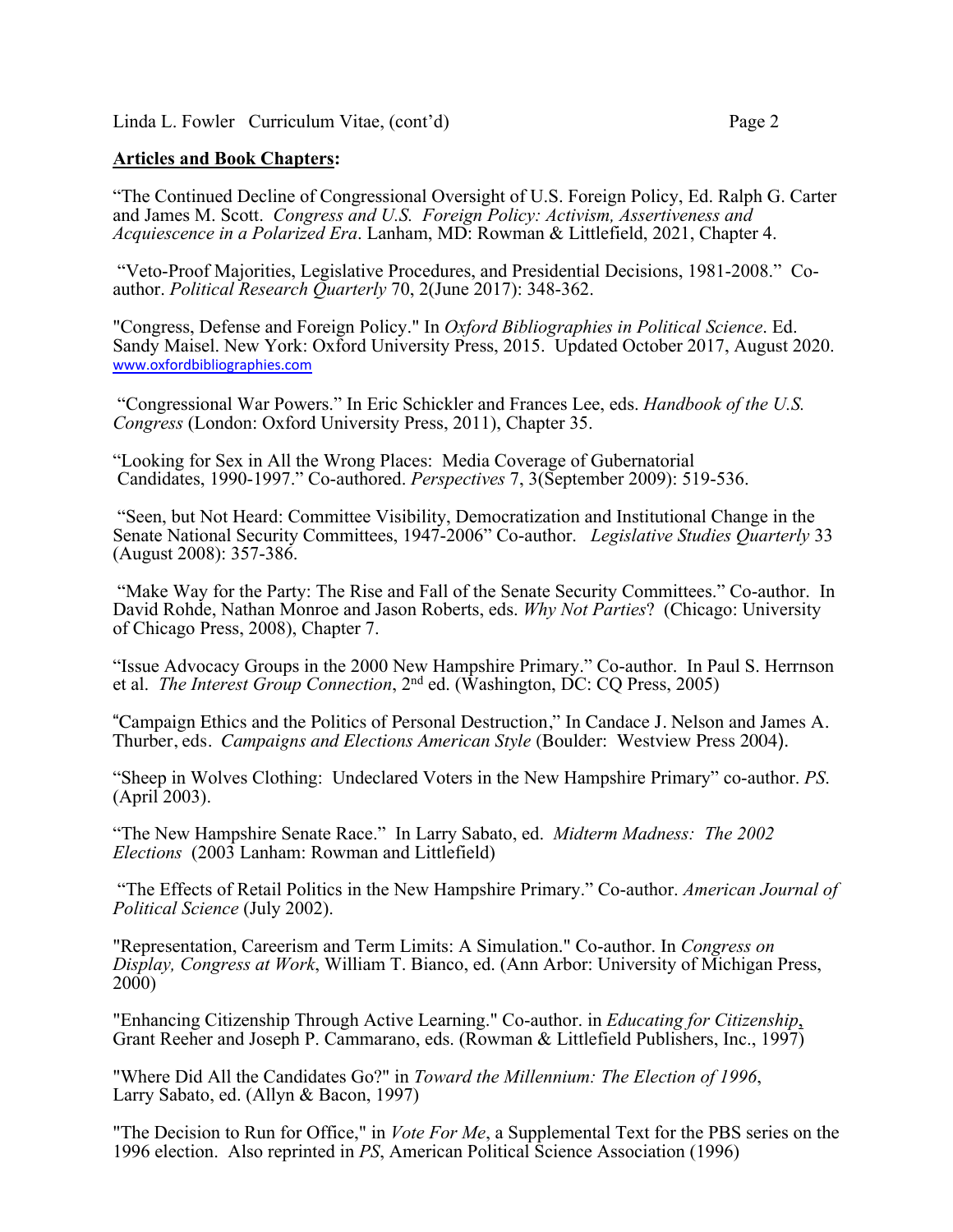Linda L. Fowler Curriculum Vitae, (cont'd) Page 3

### **Articles and Book Chapters (continued):**

"Replication as Regulation," PS, American Political Science Association (September 1995)

"Campaign Ethics and Political Trust," in *Campaigns and Elections*, James Thurber and Candace Nelson, eds. (Westview Press, 1995

"Congressional Careers," in *Encyclopedia of the United States Congress*, Donald Bacon, Roger Davidson and Morton Keller, eds. (Simon & Schuster, 1995)

"Political Entrepreneurs, Governing Processes, and Political Change," in *New Perspectives on American Politics*, Lawrence Dodd and Calvin Jillson, eds. (CQ Press, 1994).

"Nomination Politics: The Role of Institutional, Contextual, and Personal Variables," co- authored, in *The Parties Respond*, 2d ed. L.S. Maisel, ed. (Westview Press, 1994).

"Constituencies," in *Encyclopedia of the American Legislative System*, Joel Silbey, ed. (Scribner's, 1994)

"Candidate Recruitment and the Study of Congress," in *Beyond Ambition*, Shirley Williams and Theodore Lascher, eds. (University of California Press, 1993)

"Candidates and the American Democracy," in Japanese, *Shiso* (November 1993)

"Commentary on Term Limits," in *Limiting Legislative Terms*, Gerald Benjamin and Michael Malbin, eds. (CQ Press, 1992)

"The Partisan Context of Congressional Recruitment," in *Encyclopedia of American Political Parties*, L.S. Maisel, ed. (Garland, 1991)

"The Naming of Candidates: Recruitment or Emergence?" in *The Parties Respond*, L.S. Maisel, ed. (Westview Press, 1990)

"Citizenship between Elections," proceedings of Donald S. MacNaughton Symposium on Democratic Governance (Syracuse University Press, 1990)

"Congressional Recruitment and Political Context," in *Home Style and Washington Work,* Morris P. Fiorina and David Rohde, eds. (University of Michigan Press, 1989)

"The Grass Roots Connection: Environmental Activists and Senate Decisionmaking," coauthored, *American Journal of Political Science* (August 1987)

"Changing Patterns of Voting Strength in the European Parliament," co-authored, *Comparative Politics* (January 1983)

"How Interest Groups Select Issues for Rating Voting Records," *Legislative Studies Quarterly* (August 1982)

"Candidate Perceptions of Electoral Coalitions," *American Politics Quarterly* (October 1980)

"The Electoral Effects of House Committee Assignments," co-authored, *Journal of Politics* (February 1980)

"The Electoral Lottery: Decisions to Run for Congress," in *Public Choice* (Fall 1979)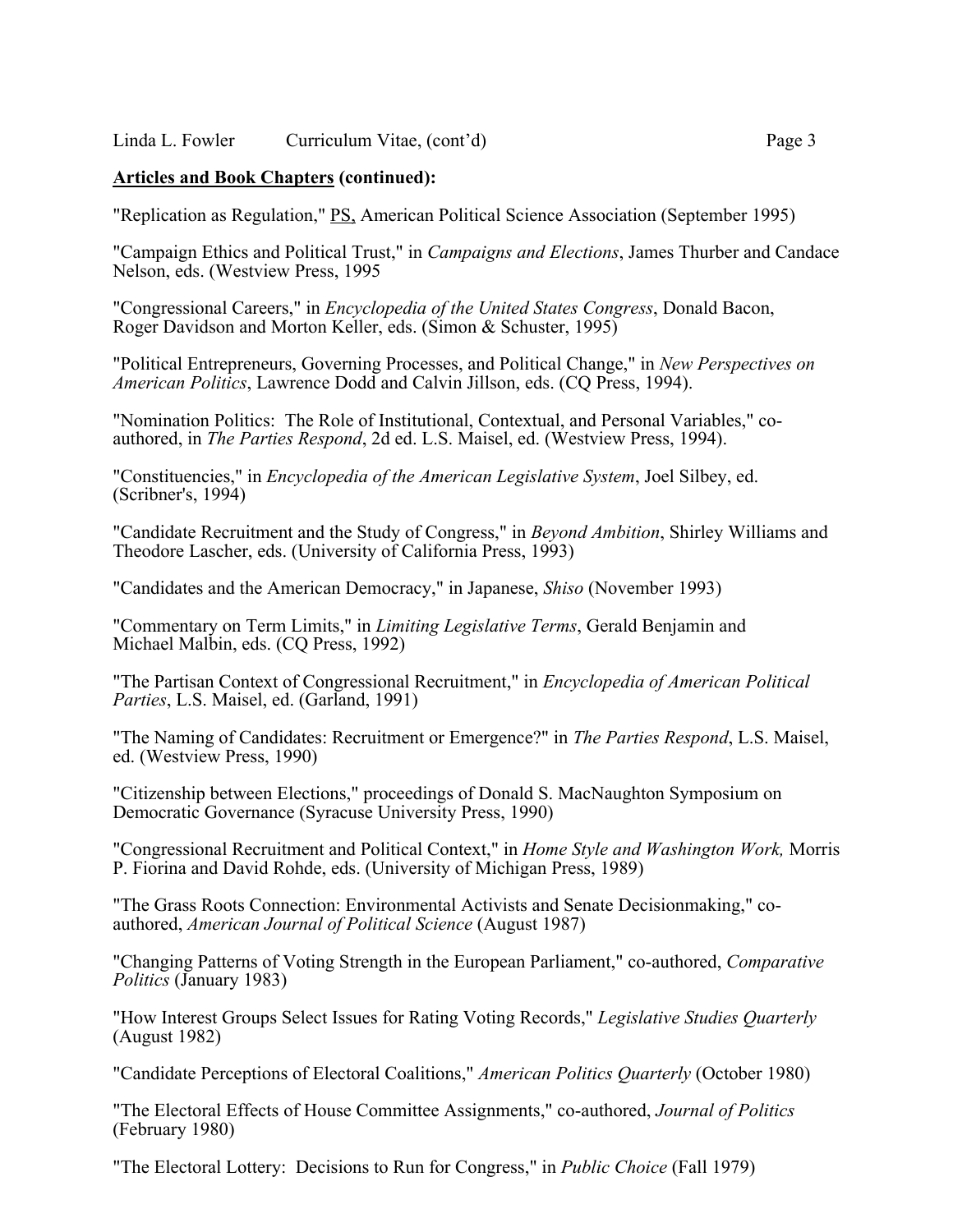#### Linda L. Fowler Curriculum Vitae, (cont'd) Page 4

Book reviews in the *American Political Science Review, Public Administration Review, Polity, Political Science Quarterly*

#### **Recent Presentations and Conferences:**

Panelist, "Overview of Legislative-Executive Relations in Foreign Affairs." State Department Foundation/Council on Foreign Relations Seminar for Congressional and State Department Staff, February 2020, Washington, D.C.

Presenter, "Congress and Military Reform," Senior Military Conference, U.S. Military Academy, West Point, NY, April 23-25, 2017

"The Continued Decline of Congressional Oversight of U.S. Foreign Policy and the Obama Presidency," Paper presented at the annual meeting of the International Studies Association, Baltimore, MD, February 22-25, 2017

Participant, Lugar Symposium on Polarization and Policy, Denison University, April, 2016

Discussant, Midwest Political Science Association, Chicago, April 16, 2015

Discussant, Congress and History Conference. University of Maryland, June 10-12, 2014

Panelist, Congress and History Conference. Brown University, June 9-10, 2012

Discussant, Congress and the Executive Branch, Annual Meeting of Midwest Political Science Association, Chicago, April 5-6, 2012

"Bicameralism and Presidential Bargaining Strategies," Paper presented at the Midwest Political Science Association, Chicago, April 22-24, 2010

Chair/Discussant, Panel on Campaign Contributions and Legislative Decision Making, Midwest Political Science Association, Chicago, April 22-24, 2010

Panelist, Conference on Bicameralism, Vanderbilt University, October 24-25, 2009

"Congressional Hearings, Measures of Policy Responsiveness, and the Senate National Security Committees, 1947-2000," Paper presented at the annual meeting of the American Political Science Association, Boston, August 28, 2008

Discussant, Conference on Polarized Politics, Nelson Rockefeller Center, Dartmouth College, Hanover, NH, June 2008

"The Future of Retail Politics in American Presidential Nominations," Paper presented at the Conference on Reforming the Presidential Nomination Process," University of Iowa, Iowa City, January 3. (Similar paper presented at a Roundtable on Presidential Nominations at the Annual Meeting of the Midwest Political Science Association, Chicago, April 4, 2008)

Chair, Panel on Historical Developments in Legislatures," annual meeting of the Midwest Political Science Association, Chicago, April 4, 2008.

"At the Water's Edge: Senate Oversight of National Security Policy, 1947-2005," presented at seminars at University of Chicago (February 2007) and Emory University (March 2007).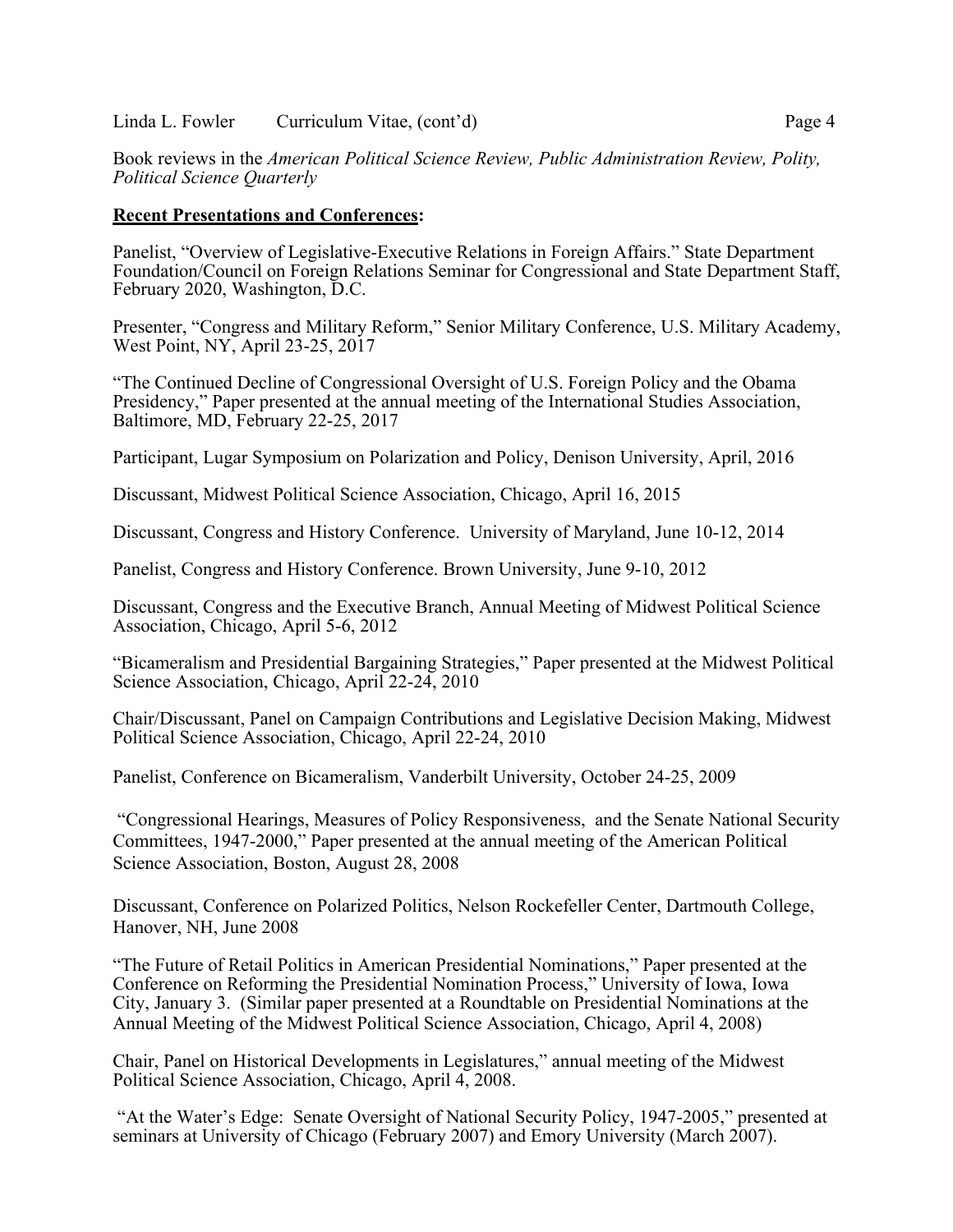# **Recent Presentations and Conferences (continued):**

"Guarding the Guardians: The National Security Committees, 1947-2004," Paper presented at the American Political Science Association, Philadelphia, September 1, 2006, co-authored. Also presented at the University of Minnesota.

"Parties, Executives and Committee Prestige: The Eclipse of the Senate in National Security, 1947-2004." Presented at the Conference on Parties and the Senate, Duke University, April 8-9, 2006, co-authored

"Declining Fortunes: The Senate Foreign Relations Committee, 1947-2004." Paper presented at the American Political Science Association, Washington, DC., September 2005

"The Semi-Sovereign Senate and the Decline of Institutional Competence in U.S. Foreign Affairs, paper presented at the Midwest Political Science Association, Chicago, April 10, 2005

"Mixed Signals: Rules' Response to Committee Requests, 96<sup>th</sup>-103<sup>rd</sup> Congress," Paper presented

at the Midwest Political Science Association, Chicago, April 15, 2004.

Chair, Panel on Candidate Emergence and Ambition, Midwest Political Science Association, Chicago, April 15, 2004

"Reelection Constituencies and Party Unity in the U. S. Senate," Midwest Political Science Association, April 2003

Chair and Discussant, Panel on "Congressional Redistricting and Strategic Behavior," Midwest Political Science Association, April 2003

"Strategic Committees and Restrictive Rules in the Post-Reform House, 1979-94," American Political Science Association, September 2002

Co-author, "Differences Between Partisans and Independent Voters in an Open Primary." Paper presented at the Midwest Political Science Association, Chicago, IL, April 2002.

Participant, Roundtable on the 2002 Congressional Elections, Midwest Political Science Association, Chicago, IL, April 2002.

Co-author, Issue Advocacy Groups in the 2000 NH Primary. Conference on the Interest Group Connection, University of Maryland, October 2001. Also presented at the annual meeting of the American Political Science Association, September 2, 2000.

Participant, Roundtable on Issue Advocacy Groups in Campaigns, Midwest Political Science Association, Chicago, IL, April 27-28, 2000.

Presidential Lecture, Dartmouth College, February 2000

Chair, Panel on Parties and Elections, American Political Science Association, Atlanta, GA, September 3-6, 1999.

Conference Convener, Globalization and Higher Education, Salzburg Seminar, Austria, August 30-September 2, 1999.

Conference Convener on Presidential Nominating Politics, Dartmouth College, July 15-16, 1999;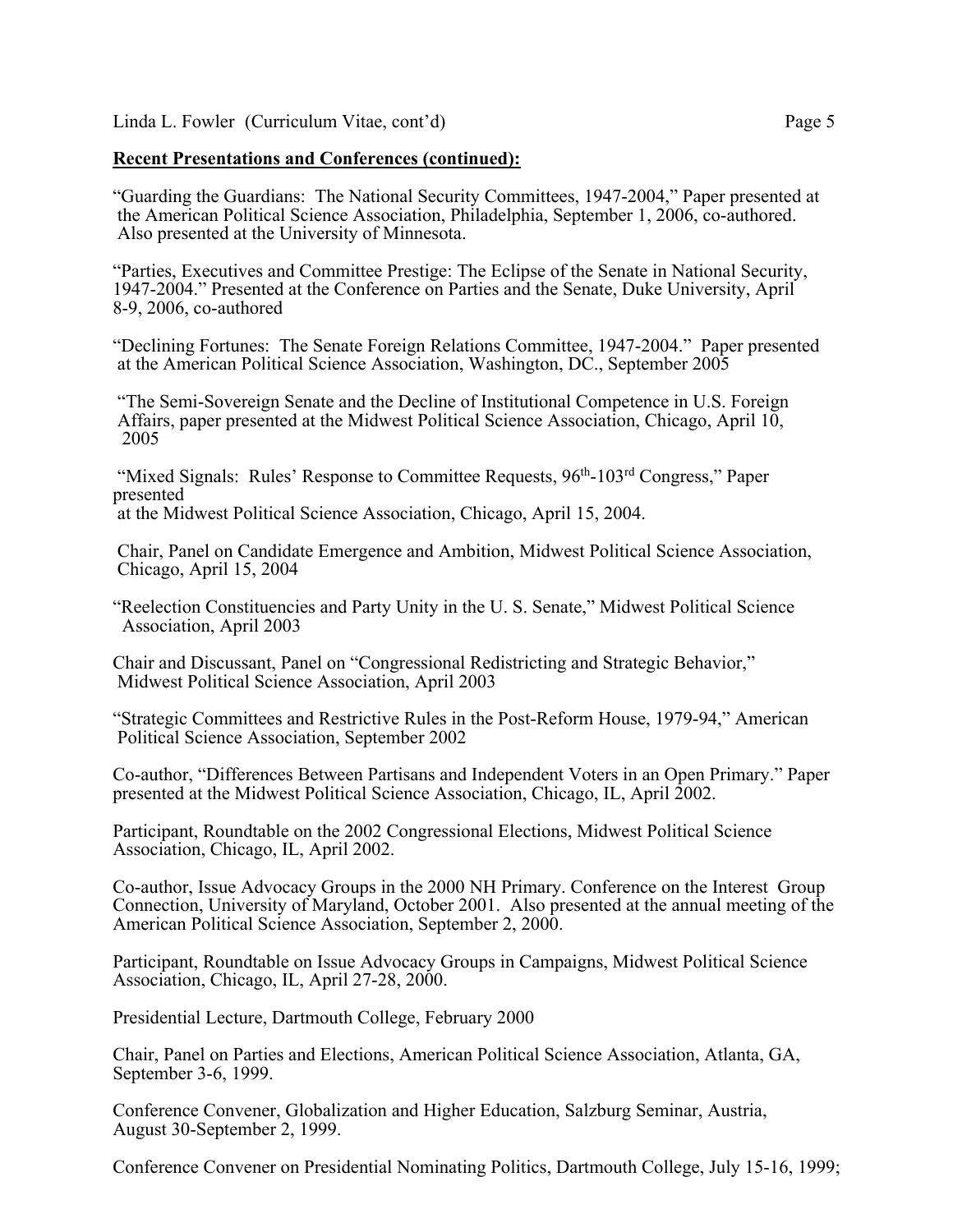# Linda L. Fowler (Curriculum Vitae, cont'd) Page 6

# **Selected Essays, Op-eds and Blogs**:

"More than ever, Congress was forming super-majorities…"LSE US Center Politics and Policy http://blogs.lse.ac.uk/usappblog/2017/06/21/more-than-ever-congress-was-formingsuper-majorities-to-circumvent-the-possibility-of-a-presidential-veto-when-politicalinterests-were-at-stake/

"Are the media killing the New Hampshire primary?' The Conversation. February 3, 2016. http://theconversation.com/are-the-media-killing-the-new-hampshire-primary-53692

"Obama and the 111th Congress," Huffington Post, January 20, 2009

"The Best Congress Money Can Buy," *Journal of Election Law*, 6,4 (October 2007)

"Did Voters Want a National Primary?" *Newsday*, May 13, 2007

# **Selected Professional Activities:**

Chair, APSA Goodnow Award Committee, 2018 Secretary, American Political Science Association Council, 2014-15 Member, APSA Charles Merriam Award Committee, 2013 Member, APSA Fenno Prize Committee for Best Book on Legislatures, 2009-2010 Member, APSA Eulau Prize Committee for Best Paper in *Perspectives*, 2008-09 Member, Executive Committee, Legislative Studies Section, 2007-08 Program Chair, Legislative Studies Division, 2007 APSA annual meeting Chair, CQ Prize Committee, 2007 Member, Nominating Committee, Legislative Studies Section, 2004-05 Member, Legislative Studies Section Dissertation Prize Committee, 2003 Member, Parties and Political Organizations Section, Lifetime Achievement Award Committee, 2003 Member, Executive Council, Parties and Political Organizations, APSA 2001-2003 Chair, Leon Epstein Award, APSA Section on Parties and Political Organizations, 2002 Chair, Carey McWilliams Award for Outstanding Political Journalism, APSA, 2002. Chair, Endowments Committee, American Political Science Association, 1997-1999 Evaluator and Rapporteur, Conference for New Members of the House of Representatives, Sponsored by the Congressional Research Service, Williamsburg, January 22-24, 1997 Expert Witness, Subcommittee on Constitutionalism and Civil Rights, U.S. House of Representatives, June 1994 Editorial Board, *Congress and the Presidency*, 1995-2007 Editorial Board, *American Journal of Political Science*, 1995-1997 Editorial Board, *Legislative Studies Quarterly*, 1986-1988 Member, Visiting Committee, Department of Government, Harvard University, 1996-present Member, James Madison Award Committee, APSA, 1996 Member, Pi Sigma Alpha Award Committee, APSA, 1994 Member, Congressional Fellows Selection Committee, APSA, 1993-1994 Member, APSA Committee to Revise Annual Program Rules, 1993 Member, APSA Delegation to the Japanese Political Science Association, October 1991 Member, Education Committee, APSA, 1983-1984 Member, Selection Committee, Schattschneider Dissertation Award, APSA, 1982 Chair, Endowments Committee, APSA, 1997- Chair, Section on Legislatures, 1995 Annual Meeting of the Midwest Political Science Association